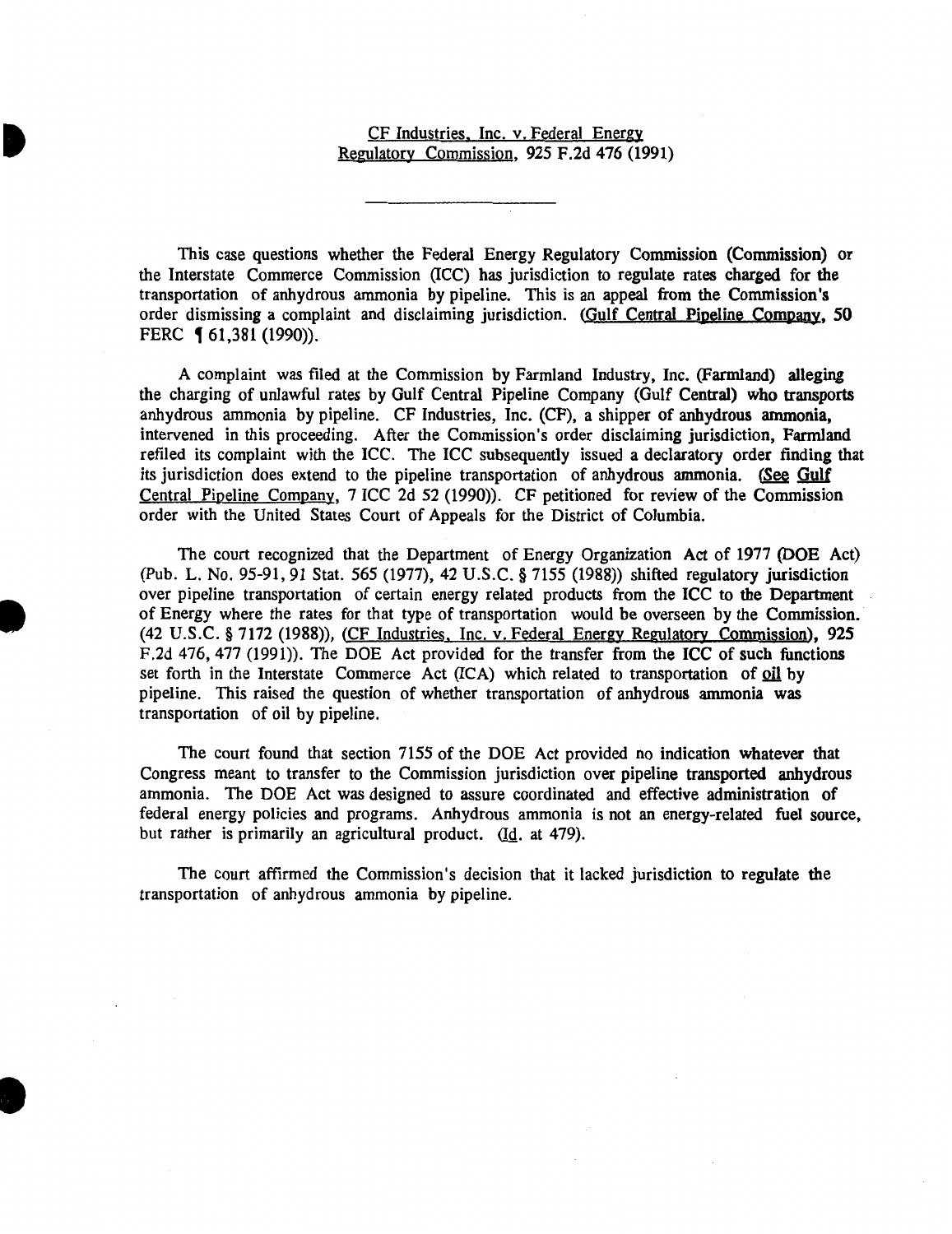CF Industries. Inc. v. Federal Energy Regulatory Commission, 925 F.2d 476 (1991)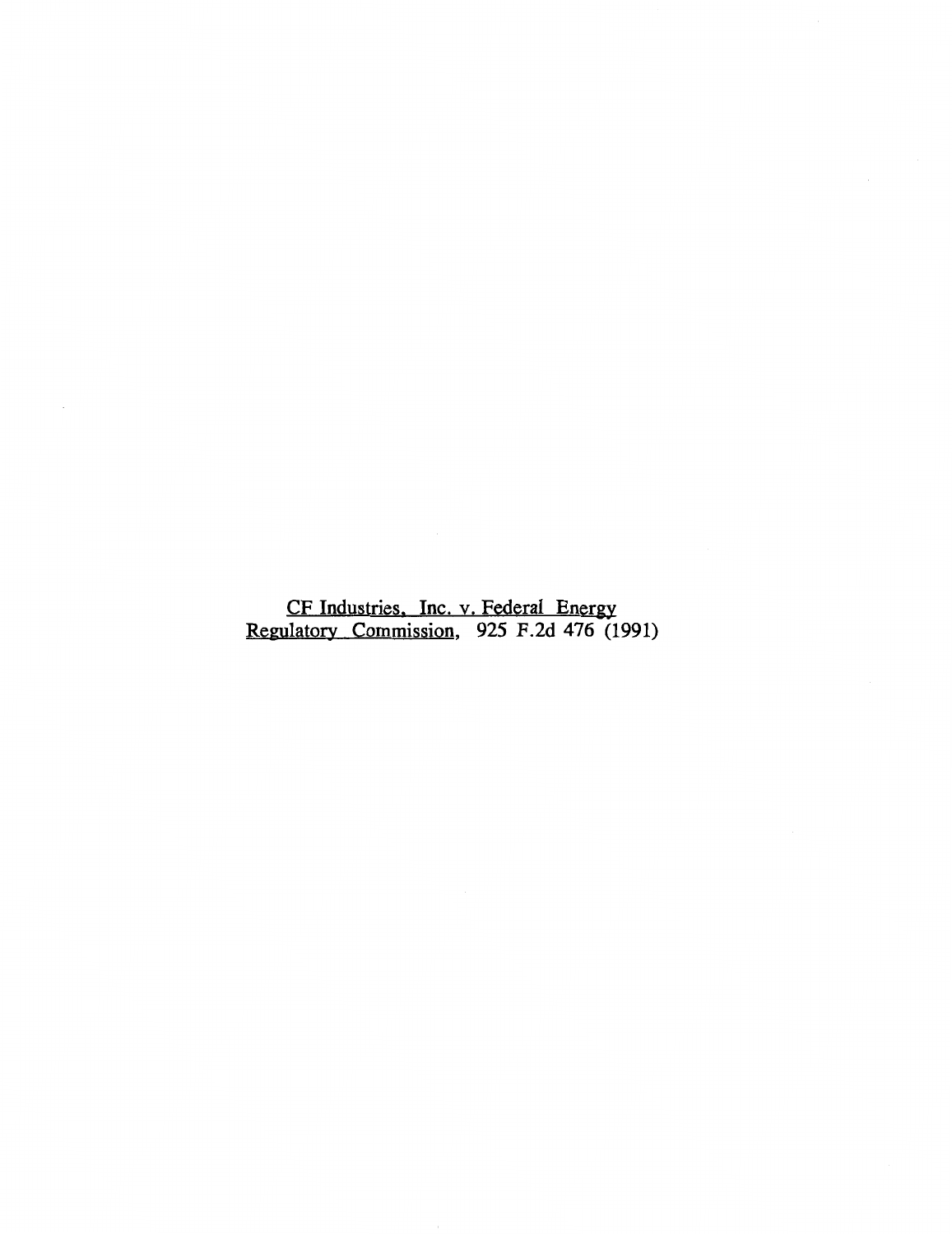## CF INDUSTRIES. INC., Petitioner, v.

### FEDERAL ENERGY REGULATORY COMMISSION and United States of America. Respondents,

Farmland Industries. Inc., Gulf Central Pipeline Company, Gulf Central Storage and Terminal Company, Koch Industries, Inc., IMC Fertilizer, Inc., Intervenors.

No. 90-1180.

United States Court of Appeals, District of Columbia Circuit.

Argued Jan. 4, 1991.

Decided Feb. 19, 1991.

Shipper of anhydrous ammonia intervened in proceeding concerning a complaint seeking refund of allegedly excessive pipeline rates. The Federal Energy Regulatory Commission (FERC) dismissed the proceeding for lack of jurisdiction, and shipper petitioned for review. The Court of Appeals, Silberman, Circuit Judge, held that: (1) shipper had the right to challenge the FERC's declination of jurisdiction, and (2) despite having done so for 12 years, FERC could not exercise jurisdiction under the Department of Energy Organization Act over the transportation of anhydrous ammonia pipeline.

Affirmed.

### 1. Administrative Law and Procedure  $\varepsilon$  665

#### Carriers  $\simeq 26$

Anhydrous ammonia shipper had as much right as regulated company to challenge Federal Energy Regulatory Commission's declination of jurisdiction of complaint seeking refund of allegedly excessive pipeline rates. 49 U.S.C.A. § 11705(b)(2), (c)(l).

#### 2. Carriers  $\approx 26$

## Commerce  $\approx 85.1$

Despite having done so for 12 years, Federal Energy Regulatory Commission

could not exercise authority over transpor. tation of anhydrous ammonia pipeline; such jurisdiction remained with Interstate Commerce Commission. Department of Energy Organization Act,  $\S$  306, 42 U.S. C.A. § 7155.

Petition for Review of an Order of the Federal Energy Regulatory Commission.

Alfred Winchell Whittaker, with whom Katherine C. Zeitlin, Washington, D.C., was on the brief, for petitioner. Stephen A. Herman, Washington, D.C. also entered an appearance, for petitioner.

Dwight C. Alpern, Atty., F.E.R.C., with whom William S. Scherman, Gen. Counsel, and Jerome M. Feit, Sol., F.E.R.C., Washington, D.C., were on the brief, for respondents. James F. Rill, Asst. Atty. Gen... John J. Powers, III and Robert J. Wiggers. Attys., Dept. of Justice, Washington, D.C., also entered appearances, for respondents.

Steven H. Brose and Samuel M. Sipe, Jr., Washington, D.C. were on the brief, for intervenors Gulf Central Pipeline Co., Gulf Central Storage and Terminal Co., and Koch Industries, Inc.

John M. Cleary and Frederic L. Wood, Washington, D.C. entered appearances, for intervenor Farmland Industries, Inc.

Thomas F. McFarland, Jr. and Harold E. Spencer, Chicago, Ill. entered appearances, for intervenor IMC Fertilizer, Inc.

Before RUTH B. GINSBURG, SILBERMAN, and THOMAS, Circuit Judges.

Opinion for the Court filed by Circuit Judge SILBERMAN.

### SILBERMAN, Circuit Judge:

This case concerns which agency-FERC or the ICC-has jurisdiction to regulate rates charged for the transport of anhy· drous ammonia by pipeline. Both FERC and the ICC agree that the authority is the ICC's. CF Industries believes otherwise. and petitions for review of a FERC order dismissing for lack of jurisdiction a com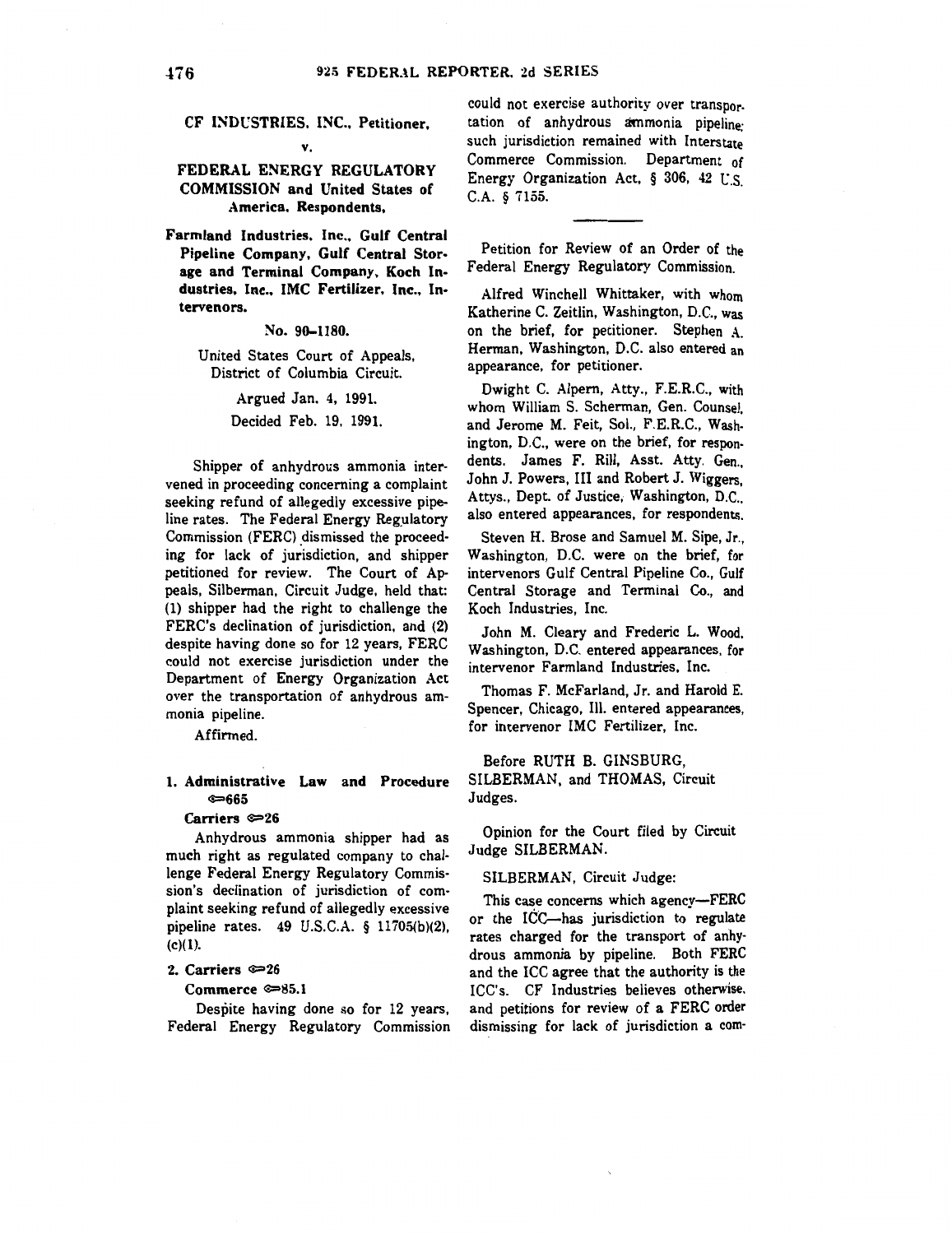plaint seeking refund of allegedly excessive pipeline rates. We deny the petition.

I.

Anhydrous ammonia is an agricultural fertilizer derived from natural gas or petro· leum refinery gas and transported by pipe· line (among other means). Prior to 1977, the Interstate Commerce Commission was responsible for ensuring that rates charged for interstate pipeline transport of anhy· drous ammonia were just and reasonable, as required by the Interstate Commerce Act, *see* 49 U.S.C. § 10701.

The Department of Energy Organization .\ct of 1977, 42 U.S.C. § 7101 *et seq.*  1"DOE Act"), shifted regulatory jurisdic· tion over pipeline transportation of certain energy-related products from the ICC to the newly-created Department of Energy. *See* 42 U.S.C. § 7155. The rates charged for pipeline transportation of these products were still to be subject to the provi sions of the Interstate Commerce Act, but would be overseen by FERC instead of the ICC. *See* 42 U.S.C. § 7172. Shortly thereafter, both FERC and the ICC moved, in a Seventh Circuit proceeding concerning rates charged for transport by pipeline of anhydrous ammonia, to substitute FERC for the ICC in the case caption on the ground that the DOE Act had transferred jurisdiction over these rates to FERC. The Seventh Circuit, in a brief, unpublished or-.Jer not discussing the jurisdictional issue, \_.:ranted the motion. *See CF Industries v.*  FERC. No. 77-2150 (August 29, 1978).

For the next 12 years, FERC regulated anhydrous ammonia pipeline rates. In 1989, Farmland Industries, Inc., a shipper uf anhydrous ammonia, filed a complaint with FERC alleging that Gulf Central Pipe· line Company, the owner of an anhydrous ammonia pipeline, was charging unjust and unreasonable rates. CF, likewise a shipper uf anhydrous ammonia, intervened in the proceeding. Gulf Central moved to dismiss on the ground that FERC lacks jurisdiction.

Six months later, FERC dismissed the romplaint, holding that the DOE Act had not transferred jurisdiction over pipeline transport of anhydrous ammonia to it and

that responsibility in this area remained with the ICC. *See Gulf Centra( Pipeline Co.*, 50 FERC <sup>1</sup> 61,381, at 62,162 (March 20, 1990). FERC discounted its previous regulation of the transport of anhydrous ammonia because it had not "examined the juris· dictional issue"; it explained that this regulation was based instead upon the ICC's view that jurisdiction had \_in fact been transferred. *!d.* at 62,163. It then determined that the ICC was the responsible agency, reasoning that the DOE Act did not unambiguously give FERC the respon· sibility for regulating anhydrous ammonia pipeline rates and that it would be inappro· priate to read the Act (in light of its empha· sis on energy-related matters) as transfer· ring that responsibility. Anhydrous ammo· nia has "few, if any, energy producing attributes" and "regulation of its transpor· tation has no practical implication for ener· gy matters." *!d.* at 62,163, 62,167.

Farmland then refiled its complaint with the ICC; CF intervened in that proceeding and also petitioned for review of the FERC order by this court. The ICC then issued a declaratory order reversing its previous po· sition and finding that its jurisdiction does extend to the pipeline transportation of an· hydrous ammonia, substantially for the reasons given by FERC. *See Gulf Central Pipeline Co..* 7 I.C.C.2d 52 (October 4, 1990). After oral argument, we requested supplemental briefs from the parties dis· cussing whether CF has standing to seek review now that the ICC decision has assured that anhydrous ammonia pipeline rates will receive federal regulation.

### II.

 $[1]$  At oral argument we gained the impression that petitioner CF Industries (unlike its competitor Farmland, which did not petition for review) wished FERC, rather than the ICC, to assert jurisdiction over Gulf Central , Pipeline's transportation of anhydrous ammonia merely because FERC was perceived in some undefined way as the more "hard-nosed" regulator. We put to counsel the question whether this claim was brought by a third party beneficiary of regulation and not the regulated company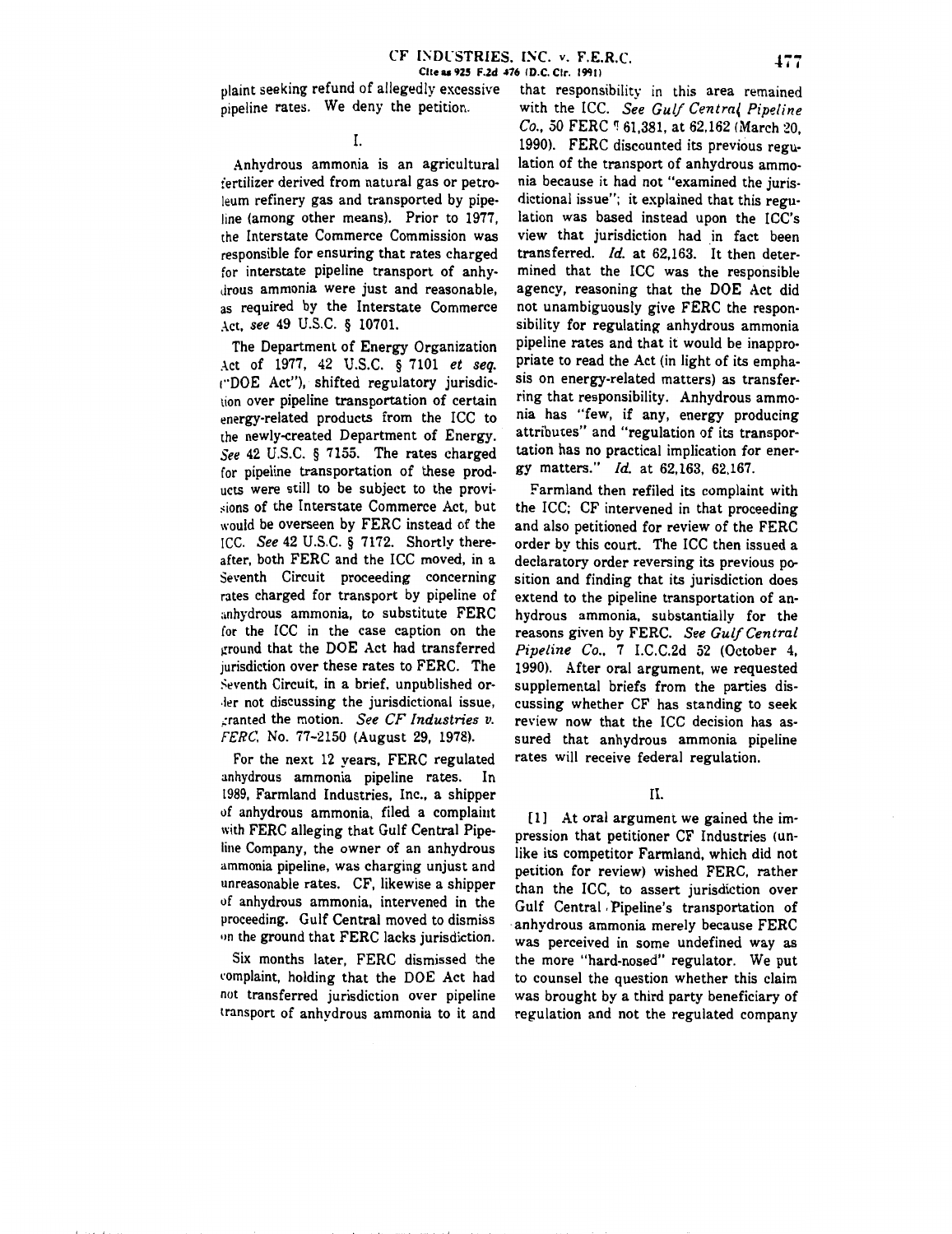itself which. without more. might not make out an Article III injury. We had previously reserved this issue. *See National Wildlife Fed 'n v. Hodel,* 839 F.2d 694, 708 n. 9 (D.C.Cir.1988). After supplemental brief· ing, we see that petitioner as a shipper has as much right to challenge FERC's declination of jurisdiction as would the regulated company, *see* 49 U.S.C. § 11705(b)(2) and (c)(l) (granting shippers private rights of action against common carriers).

[2] Before 1977, the ICC was autho· rized to regulate rates charged for "[t]he transportation of oil or other commodity, except water and except natural or artificial gas, by pipeline."  $49 \text{ U.S.C. }$  § 1(1)(b) (1959). The ICC regulated anhydrous ammonia pipeline rates pursuant to this authority. The DOE Act rather tersely pro· vided for the transfer to the Secretary of Energy of "such functions set forth in the Interstate Commerce Act and vested by law in the Interstate Commerce Commission or the Chairman and members thereof as relate to transportation of *oil* by pipe· line."  $42$  U.S.C. §  $7155$  (emphasis added). The question then is whether by shifting to FERC jurisdiction over the "transportation of oil by pipeline," the DOE Act transferred authority over pipeline-transported anhydrous ammonia.

The language employed in section 7155 might seem to end this matter-whatever anhydrous ammonia is, it is not "oil," at least within that term's ordinary usage, and jurisdiction over its transport would thus seem to remain with the ICC. It does appear, however, that Congress intended a broader meaning of "oil". The purpose of the DOE Act, for example, was to consolidate within a single agency the previously "fragmented" implementation of the na· tion's energy policy and regulation of the nation's energy supply. *See, e.g.,* 42 U.S.C. §§ 7111, 7112; *see generally* S. REP. No.

t. Nevenheless. this might well be a compelling case to afford deference if it were necessarv for decision since both agencies agree as to which of them has exclusive jurisdiction. Cf. *National Treasury Employees Union v. United States Merit Svstems Protection Bd ..* 743 F.2d 895, 916-17 <i>.C.Cir.1984). If thev did not agree. it would clearly be impossible to defer.

164. 95th Cong., 1st Sess. (1977), at 1-6 ("S.REP."), U.S.Code Cong. & Admin.News 1977, p. 854. As all parties, including the agencies, agree, Congress did not intend to transfer to FERC jurisdiction over pipelinetransported oil and leave the ICC with jurisdiction over pipeline-transported gasoline, kerosene, and diesel fuel. *See Gulf Central,* 50 FERC ~ 61,381, at 62,163-64; *Gulf Central,* 7 I.C.C.2d at 56-57. The legislative history, moreover, confirms that "oil" was not to be given a dictionary meaning. *see* S. CoNF.REP. No. 367, 95th Cong., 1st Sess. (1977), at 69; H.R. CosF.REP. No. 539, 95th Cong., 1st Sess. (1977), at 69; S.REP at 39.

The case consequently turns on whether Congress meant the term "oil" to embrace the agricultural fertilizer anhydrous ammonia (a non-energy-producing commodity). FERC asserts that its interpretation of "oil" as excluding anhydrous ammonia is entitled to deference under *Chevron U.S.A.*  Inc. v. Natural Resources Defense Coun*cil,* 467 U.S. 837, 104 S.Ct. 2778, 81 L.Ed.2d 694 (1984). But whether we give *Chevron* deference to an agency's determination of its own jurisdiction is undecided in this circuit. *See, e.g., Otis Elevator Co. v. Sec 'y of Labor,* 921 F.2d 1285, 1290 (D.C. Cir.1990). And, we have declined to afford *Chevron* deference to an agency's interpretation of a statute which more than one agency is charged with interpreting. *See Reporters Committee For Freedom of the Press* L'. *United States Dep* 't *of Justice,*  816 F.2d 730, 734 (D.C.Cir.1987), *rev'd on other grounds,* 489 U.S. 749, 109 S.Ct. 1468, 103 L.Ed.2d 774 (1989).<sup>1</sup> Because of these considerations, we will analyze the case as if deference were inappropriate. We think that the two agencies have the better reading of the statute--which, of course, makes unnecessary the resolution of the deference issue.<sup>2</sup>

2. That does not necessarily mean that the agencies could not change their position in the future. At that point, should the case come to us, we would have to decide whether *Chevron* def· erence should be afforded.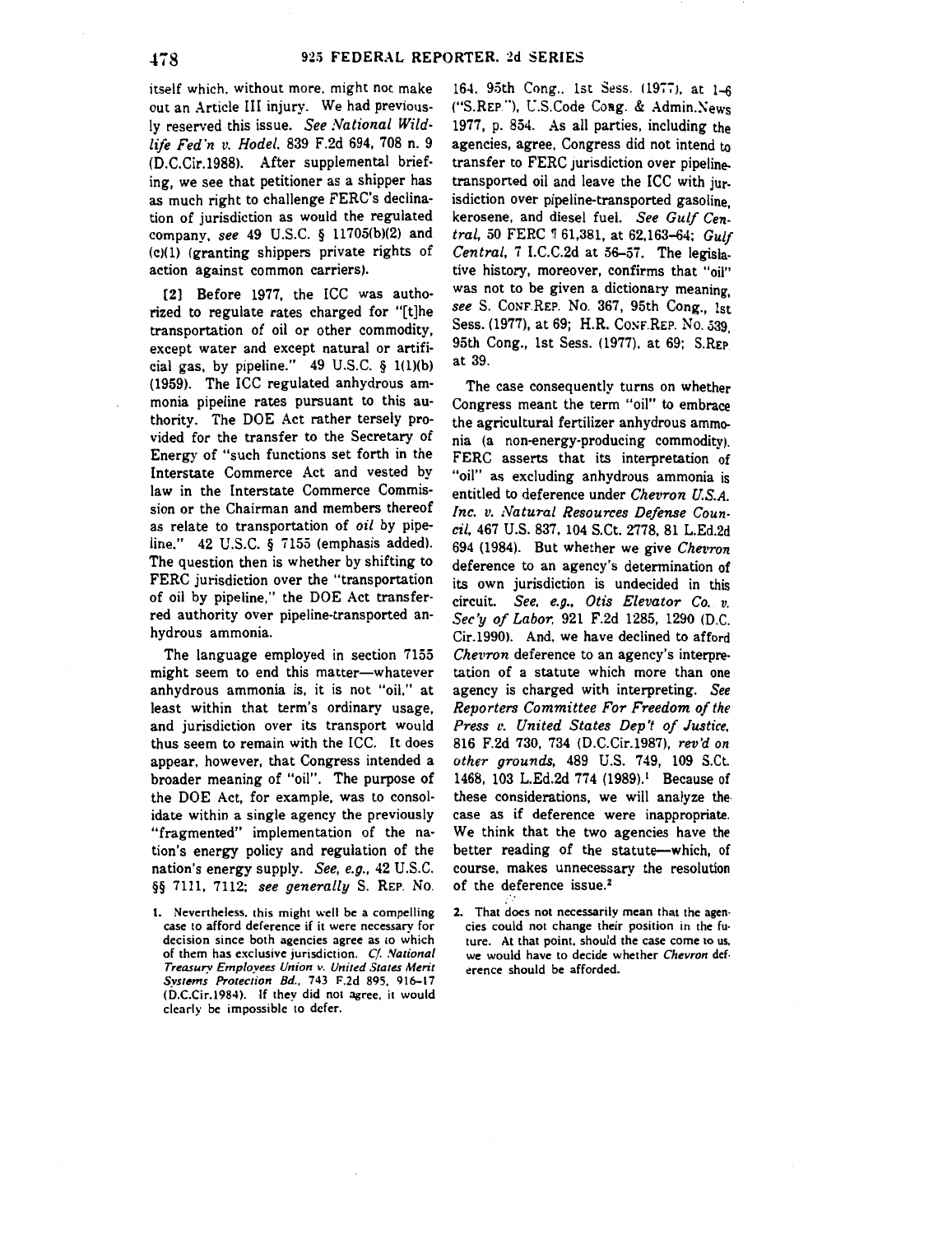Not only does section 7155 in particular provide no indication whatever that Congress meant to transfer to FERC regulatory jurisdiction over pipeline-transported anhydrous ammonia, but the DOE Act as a whole belies CF's position. The Act was ··designed to 'assurfel coordinated and effective administration of Federal *energy*  policy and programs.' " *United States v.*  fulton, 475 U.S. 657, 662, 106 S.Ct. 1422, !425, 89 L.Ed.2d 661 (1986) *(quoting* 42  $\lfloor$ .S.C. § 7112) (emphasis added). It accordingly established a separate agency "to bring together . . . all of the major *energy*  programs in the Federal Government. S.REP. at 1, U.S.Code Cong. & Admin.News !977, p. 855 (emphasis added). The agency was to be responsible for overseeing federal efforts in, for example, "energy research and development," 42 U.S.C. § 7112(5), derelopment of energy supplies, *see, e.g.,*  S.REP. at 1, 6, regulation and reduction of demand for energy, *see, e.g.,* 42 U.S.C.  $$7112(4),$  and regulation of energy prices, .~ee. *e.g.,* 42 U.S.C. § 7112(9); S.REP. at 4.

The transport of anhydrous ammonia by pipeline implicates none of these functions nor any other energy-related concerns. Anhydrous ammonia "is not a fuel source, but [is] primarily an agricultural product.'' *Gulf Central,* 50 FERC 161,381, at 62,166. Moreover, as FERC reasoned, pipelines used to transport anhydrous ammonia cannot be used to transport oil (and vice ver sa): "[a]nhydrous ammonia pipelines ... operate within substantially different pres sure and heat ranges and use electric compressors because, unlike oil and gas pipelines, the commodity itself cannot be used for compressor fuel.'' *!d.* at 62,164. As a result, there is no competition between the two types of pipelines; the "transportation cost of [anhydrous ammonia thus] has little implication for the price of energy re-

3. CF argues that anhydrous ammonia transportation and federal energy policy are interconnected because petroleum gas and natural gas are used to produce ammonia. and that there· fore a change in the price for ammonia transportation will affect the amount of ammonia produced and derivatively the amount of gas used to produce it. The short answer to this daim is that gas and oil are involved in the production processes of a host of commodities.

sources" and "regulation of transportation [of anhydrous ammonia] has no practical implication for energy matters." *Id.* at 62,166, 62,167. Indeed, whether there is any connection between anhydrous ammonia and FERC's assigned energy domain is far from clear.<sup>3</sup>

CF's case rests on a single, identicallyworded, passage in both the House and the Senate Conference Reports stating that "[i]t is the intent of the conferees that the term 'transportation of oil by pipeline' shall include pipeline transportation of crude and refined petroleum and petroleum by-products, derivatives or petrochemicals.'' S.CosF.REP. No. 367, 95th Cong., 1st Sess. (1977), at 69; H.R. CONF.REP. No. 539, 95th Cong., 1st Sess. (1977), at 69, U.S.Code Cong. & Admin.News 1977, p. 940. CF maintains that anhydrous ammonia is a "petrochemical" because it is derived either from petroleum gas or from natural gas.

We think this sole reference in the legislative history inadequate to establish a statutory obligation that FERC regulate pipeline transportation of anhydrous ammonia when no hint of such a requirement appears in the statutory text. Although FERC conceded that anhydrous ammonia is considered a petrochemical as a matter of common usage within the petrochemical industry, it pointed to other sources limiting the definition of petro-chemicals to organic chemicals, which anhydrous ammonia is not. *See* 50 FERC 161,381, at 62,164-65. In addition, as FERC explained, many other non-energy-related products are derived from oil and gas production *(e.g.,* hydrogen, helium, nitrogen, and hydrogen sulfide); if the conference reports were both given the status of a congressional enactment and applied literally, FERC would also have to regulate the rates charged for each of these products if transported by pipeline.

*see Process Gas Consumers Group v. United States Dep{of Agriculture,* 694 F.2d 728, 748-49 n. 30 (D.C.Cir.1981), *cert. denied sub nom. Louisiana v. FERC,* 461 U.S. 905. 103 S.Ct. 1874. 76 L.Ed.2d 807 (1983). and if the transportation or production of these commodities for this reason alone made them part and parcel of federal energy policy. that policy (and FERC's jurisdiction) would encompass much of our economy.